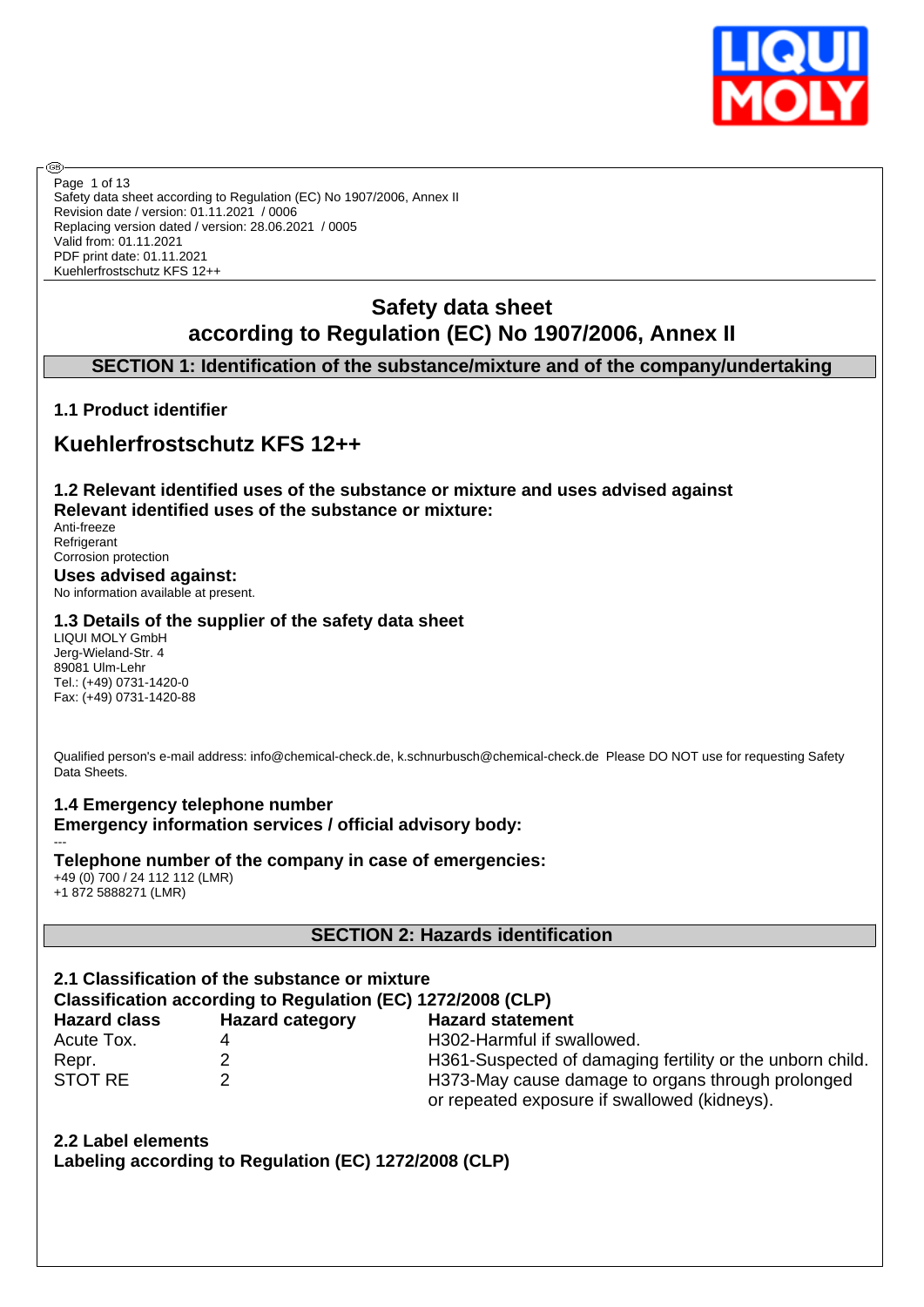

Page 2 of 13

**®** 

Safety data sheet according to Regulation (EC) No 1907/2006, Annex II Revision date / version: 01.11.2021 / 0006 Replacing version dated / version: 28.06.2021 / 0005 Valid from: 01.11.2021 PDF print date: 01.11.2021 Kuehlerfrostschutz KFS 12++



#### **Warning**

H302-Harmful if swallowed. H361-Suspected of damaging fertility or the unborn child. H373-May cause damage to organs through prolonged or repeated exposure if swallowed (kidneys).

P101-If medical advice is needed, have product container or label at hand. P102-Keep out of reach of children. P201-Obtain special instructions before use. P280-Wear protective gloves / protective clothing / eye protection / face protection. P308+P313-IF exposed or concerned: Get medical advice / attention. P405-Store locked up. P501-Dispose of contents / container to an approved waste disposal facility.

Ethanediol Sodium-2-ethylhexanoate

#### **2.3 Other hazards**

The mixture does not contain any vPvB substance (vPvB = very persistent, very bioaccumulative) or is not included under XIII of the regulation (EC) 1907/2006 (< 0,1 %).

The mixture does not contain any PBT substance (PBT = persistent, bioaccumulative, toxic) or is not included under XIII of the regulation (EC) 1907/2006 (< 0,1 %).

The mixture does not contain any substance with endocrine disrupting properties  $( $0.1\%$ ).$ 

# **SECTION 3: Composition/information on ingredients**

#### **3.1 Substances**

# n.a. **3.2 Mixtures**

| <b>Ethanediol</b>                                                      | Substance for which an EU exposure limit value applies. |
|------------------------------------------------------------------------|---------------------------------------------------------|
| <b>Registration number (REACH)</b>                                     | 01-2119456816-28-XXXX                                   |
| <b>Index</b>                                                           | 603-027-00-1                                            |
| EINECS, ELINCS, NLP, REACH-IT List-No.                                 | 203-473-3                                               |
| <b>CAS</b>                                                             | $107 - 21 - 1$                                          |
| content %                                                              | $80 - 100$                                              |
| Classification according to Regulation (EC) 1272/2008 (CLP), M-factors | Acute Tox. 4, H302                                      |
|                                                                        | STOT RE 2, H373 (kidneys) (oral)                        |
|                                                                        |                                                         |
| Sodium-2-ethylhexanoate                                                |                                                         |
| <b>Registration number (REACH)</b>                                     | $--$                                                    |
| <b>Index</b>                                                           | $---$                                                   |
| EINECS, ELINCS, NLP, REACH-IT List-No.                                 | 243-283-8                                               |
| <b>CAS</b>                                                             | 19766-89-3                                              |
| content %                                                              | $3 - 5$                                                 |
| Classification according to Regulation (EC) 1272/2008 (CLP), M-factors | Repr. 2, H361                                           |

For the text of the H-phrases and classification codes (GHS/CLP), see Section 16.

The substances named in this section are given with their actual, appropriate classification!

For substances that are listed in appendix VI, table 3.1 of the regulation (EC) no. 1272/2008 (CLP regulation) this means that all notes that may be given here for the named classification have been taken into account.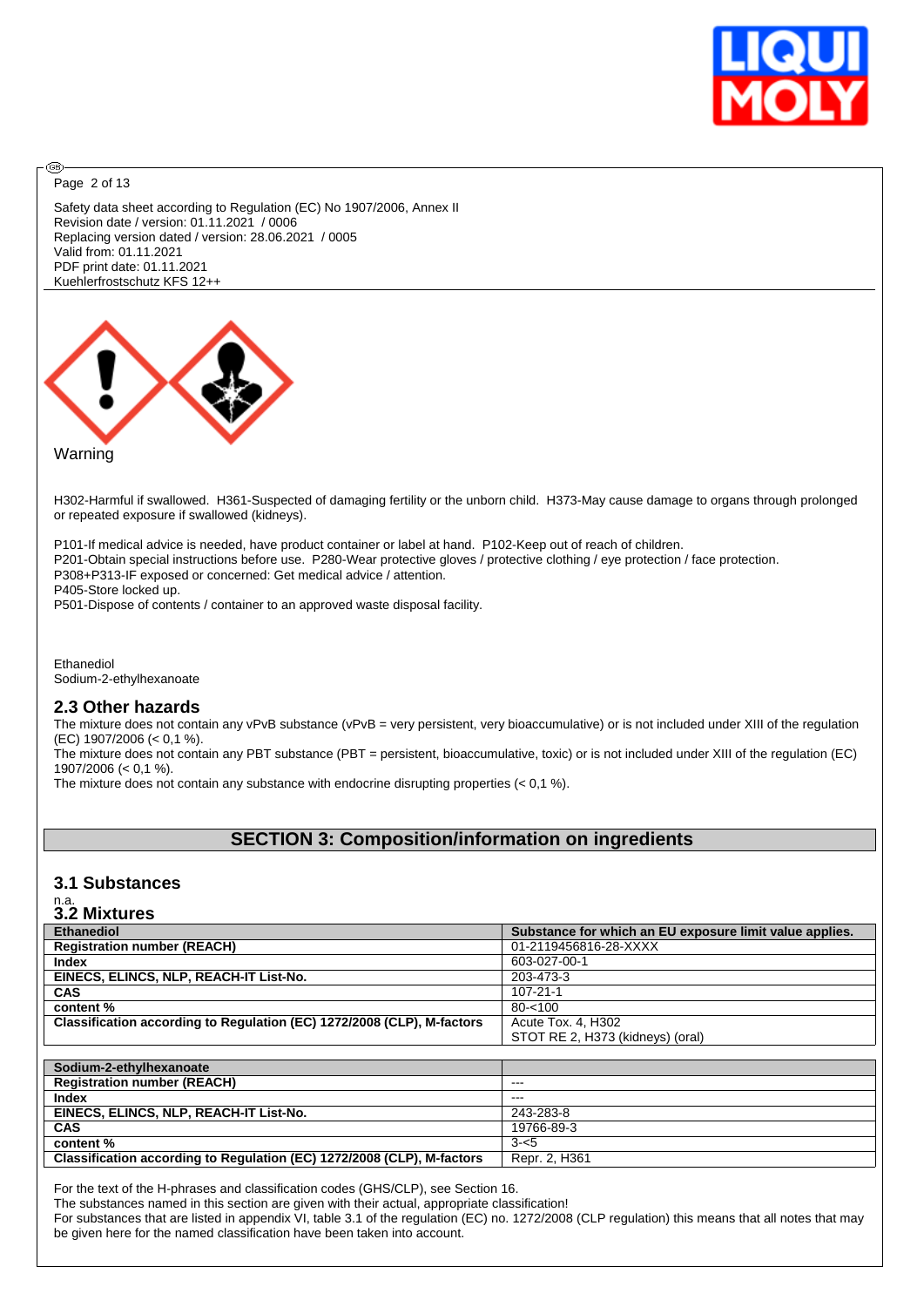

Page 3 of 13

ඹ

Safety data sheet according to Regulation (EC) No 1907/2006, Annex II Revision date / version: 01.11.2021 / 0006 Replacing version dated / version: 28.06.2021 / 0005 Valid from: 01.11.2021 PDF print date: 01.11.2021 Kuehlerfrostschutz KFS 12++

# **SECTION 4: First aid measures**

#### **4.1 Description of first aid measures**

First-aiders should ensure they are protected! Never pour anything into the mouth of an unconscious person!

#### **Inhalation**

#### Remove person from danger area.

Supply person with fresh air and consult doctor according to symptoms.

#### **Skin contact**

Remove polluted, soaked clothing immediately, wash thoroughly with plenty of water and soap, in case of irritation of the skin (flare), consult a doctor.

#### **Eye contact**

Remove contact lenses.

Wash thoroughly for several minutes using copious water. Seek medical help if necessary.

#### **Ingestion**

Rinse the mouth thoroughly with water.

Give copious water to drink - consult doctor immediately.

In case of vomiting, keep head low so that the stomach content does not reach the lungs.

#### **4.2 Most important symptoms and effects, both acute and delayed**

If applicable delayed symptoms and effects can be found in section 11 and the absorption route in section 4.1. In certain cases, the symptoms of poisoning may only appear after an extended period / after several hours. Irritation of the eyes Drying of the skin.

Cramps drowsiness Nausea Vomiting lower abdominal pain oedema of the lungs

liver and kidney damage

#### **4.3 Indication of any immediate medical attention and special treatment needed**

Symptomatic treatment.

#### **SECTION 5: Firefighting measures**

# **5.1 Extinguishing media**

#### **Suitable extinguishing media**

Water jet spray / alcohol resistant foam / CO2 / dry extinguisher.

#### **Unsuitable extinguishing media**

High volume water jet

#### **5.2 Special hazards arising from the substance or mixture**

In case of fire the following can develop: Oxides of carbon

#### Oxides of nitrogen

#### **5.3 Advice for firefighters**

For personal protective equipment see Section 8.

In case of fire and/or explosion do not breathe fumes.

Protective respirator with independent air supply.

According to size of fire Full protection, if necessary.

Dispose of contaminated extinction water according to official regulations.

**SECTION 6: Accidental release measures**

**6.1 Personal precautions, protective equipment and emergency procedures 6.1.1 For non-emergency personnel**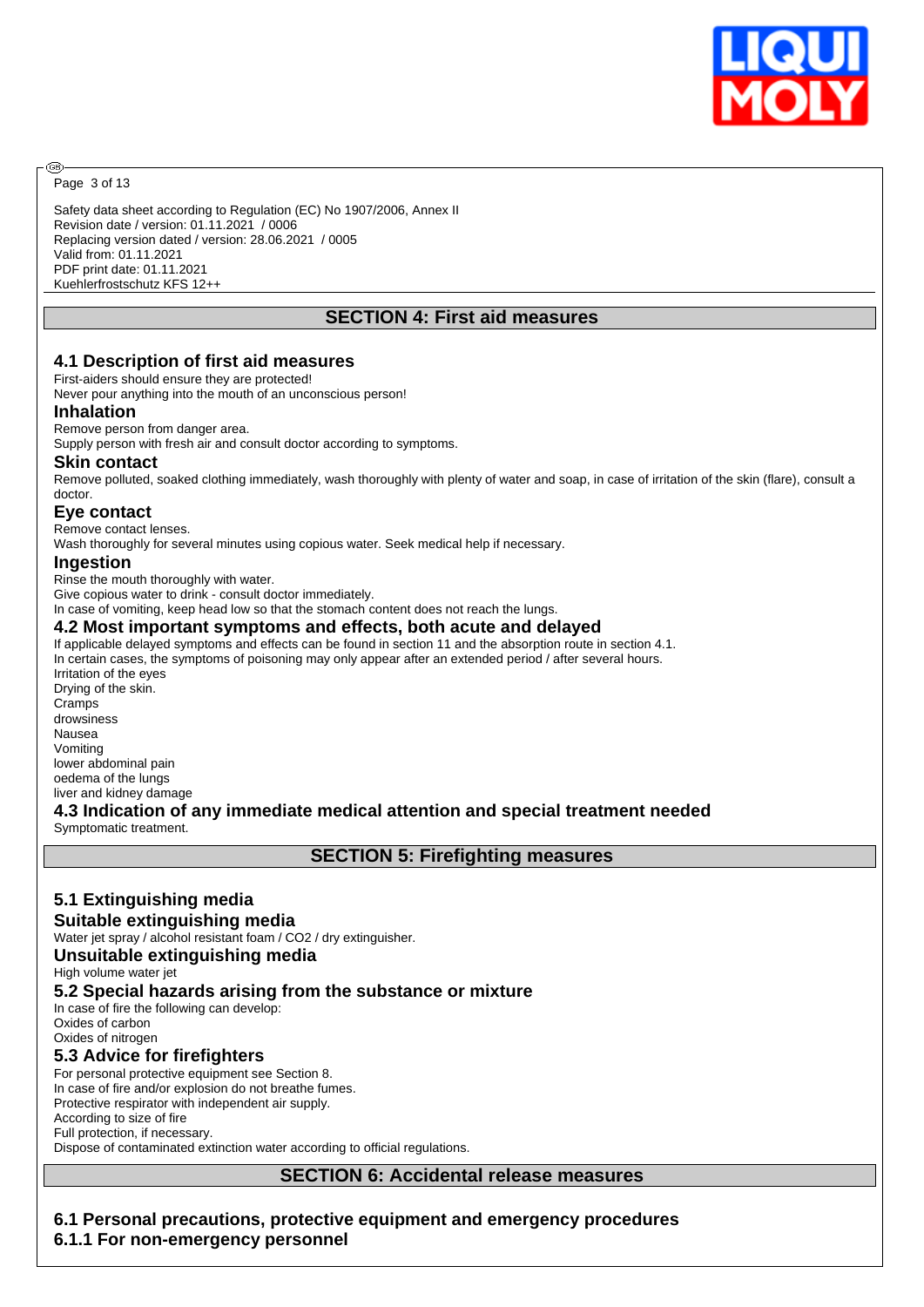

Safety data sheet according to Regulation (EC) No 1907/2006, Annex II Revision date / version: 01.11.2021 / 0006 Replacing version dated / version: 28.06.2021 / 0005 Valid from: 01.11.2021 PDF print date: 01.11.2021 Kuehlerfrostschutz KFS 12++ Page 4 of 13

In case of spillage or accidental release, wear personal protective equipment as specified in section 8 to prevent contamination. Ensure sufficient ventilation, remove sources of ignition.

Avoid dust formation with solid or powder products.

Leave the danger zone if possible, use existing emergency plans if necessary.

Keep unprotected persons away.

൹

Ensure sufficient supply of air.

Avoid contact with eyes or skin. If applicable, caution - risk of slipping.

#### **6.1.2 For emergency responders**

See section 8 for suitable protective equipment and material specifications.

#### **6.2 Environmental precautions**

If leakage occurs, dam up.

Resolve leaks if this possible without risk.

Prevent surface and ground-water infiltration, as well as ground penetration.

Prevent from entering drainage system.

If accidental entry into drainage system occurs, inform responsible authorities.

#### **6.3 Methods and material for containment and cleaning up**

Installation of barriers, covering sewers.

Soak up with absorbent material (e.g. universal binding agent, sand, diatomaceous earth, sawdust) and dispose of according to Section 13. Fill the absorbed material into lockable containers.

#### Flush residue using copious water. **6.4 Reference to other sections**

For personal protective equipment see Section 8 and for disposal instructions see Section 13.

**SECTION 7: Handling and storage**

In addition to information given in this section, relevant information can also be found in section 8 and 6.1.

#### **7.1 Precautions for safe handling**

#### **7.1.1 General recommendations**

Ensure good ventilation.

Avoid aerosol formation.

Avoid contact with eyes or skin.

Pregnant women should avoid contact with this product.

Eating, drinking, smoking, as well as food-storage, is prohibited in work-room.

Observe directions on label and instructions for use.

### Use working methods according to operating instructions.

#### **7.1.2 Notes on general hygiene measures at the workplace**

General hygiene measures for the handling of chemicals are applicable.

Wash hands before breaks and at end of work.

Keep away from food, drink and animal feedingstuffs.

Remove contaminated clothing and protective equipment before entering areas in which food is consumed.

#### **7.2 Conditions for safe storage, including any incompatibilities**

Keep out of access to unauthorised individuals.

Not to be stored in gangways or stair wells.

Store product closed and only in original packing.

Store in a well ventilated place. Store in a dry place.

#### **7.3 Specific end use(s)**

No information available at present.

#### **SECTION 8: Exposure controls/personal protection**

# **8.1 Control parameters**

| ⊛ | <b>Chemical Name</b>                             | Ethanediol |                                              |      | Content $%30-$<br>100 <sup>2</sup> |
|---|--------------------------------------------------|------------|----------------------------------------------|------|------------------------------------|
|   | WEL-TWA: 10 mg/m3 (particulate), 52 mg/m3        |            | WEL-STEL: 104 mg/m3 (vapour) (WEL), 40 ppm   | $--$ |                                    |
|   | (vapour) (WEL), 20 ppm $(52 \text{ mg/m3})$ (EU) |            | $(104 \text{ ma/m3})$ (EU)                   |      |                                    |
|   | Monitoring procedures:                           |            | Draeger - Ethylene Glycol 10 (5) (81 01 351) |      |                                    |
|   |                                                  |            |                                              |      |                                    |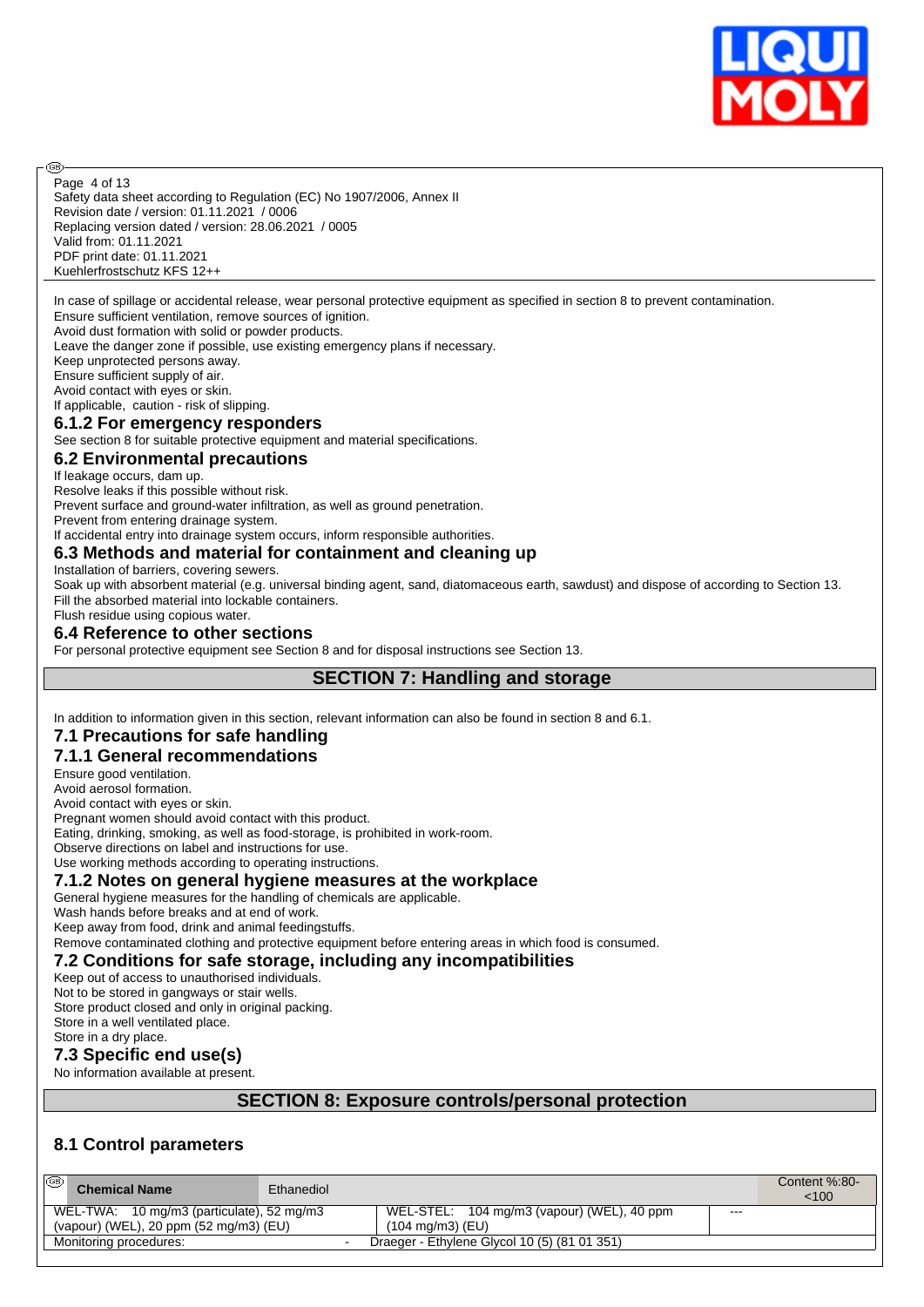

Page 5 of 13

രി

Safety data sheet according to Regulation (EC) No 1907/2006, Annex II Revision date / version: 01.11.2021 / 0006 Replacing version dated / version: 28.06.2021 / 0005 Valid from: 01.11.2021 PDF print date: 01.11.2021 Kuehlerfrostschutz KFS 12++

- Compur - KITA-232 SA (502 342) - Compur - KITA-232 SB (550 267) - NIOSH 5500 (ETHYLENE GLYCOL) - 1993 NIOSH 5523 (GLYCOLS) - 1996 - OSHA PV2024 (Ethylene glycol) - 1999 - EU project BC/CEN/ENTR/000/2002-16 card 11-2 (2004)

BMGV: --- **Character Contracted Contracted Contracted Contracted Contracted Contracted Contracted Contracted Contracted Contracted Contracted Contracted Contracted Contracted Contracted Contracted Contracted Contracted Con** 

| <b>Ethanediol</b>   |                                                            |                                |                   |       |                     |             |
|---------------------|------------------------------------------------------------|--------------------------------|-------------------|-------|---------------------|-------------|
| Area of application | <b>Exposure route /</b><br><b>Environmental</b>            | <b>Effect on health</b>        | <b>Descriptor</b> | Value | Unit                | <b>Note</b> |
|                     | compartment                                                |                                |                   |       |                     |             |
|                     | Environment - freshwater                                   |                                | <b>PNEC</b>       | 10    | mg/l                |             |
|                     | Environment - marine                                       |                                | <b>PNEC</b>       |       | mq/l                |             |
|                     | Environment - sediment                                     |                                | <b>PNEC</b>       | 20,9  | mg/kg               |             |
|                     | Environment - soil                                         |                                | <b>PNEC</b>       | 1,53  | mg/kg               |             |
|                     | Environment - sewage<br>treatment plant                    |                                | <b>PNEC</b>       | 199,5 | mg/l                |             |
|                     | Environment - water,<br>sporadic (intermittent)<br>release |                                | PNEC              | 10    | mg/l                |             |
|                     | Environment - sediment.<br>freshwater                      |                                | <b>PNEC</b>       | 37    | mg/kg dry<br>weight |             |
|                     | Environment - sediment,<br>marine                          |                                | PNEC              | 3,7   | mg/kg dry<br>weight |             |
| Consumer            | Human - inhalation                                         | Long term, local effects       | <b>DNEL</b>       | 7     | mg/m3               |             |
| Consumer            | Human - dermal                                             | Long term, systemic<br>effects | <b>DNEL</b>       | 53    | mg/kg               |             |
| Workers / employees | Human - inhalation                                         | Long term, local effects       | <b>DNEL</b>       | 35    | mg/m3               |             |
| Workers / employees | Human - dermal                                             | Long term, systemic<br>effects | <b>DNEL</b>       | 106   | mg/kg bw/d          |             |

 WEL-TWA = Workplace Exposure Limit - Long-term exposure limit (8-hour TWA (= time weighted average) reference period) EH40. AGW = "Arbeitsplatzgrenzwert" (workplace limit value, Germany).

(8) = Inhalable fraction (Directive 2017/164/EU, Directive 2004/37/CE). (9) = Respirable fraction (Directive 2017/164/EU, Directive 2004/37/CE).  $(11)$  = Inhalable fraction (Directive 2004/37/CE). (12) = Inhalable fraction. Respirable fraction in those Member States that implement, on the date of the entry into force of this Directive, a biomonitoring system with a biological limit value not exceeding 0,002 mg Cd/g creatinine in urine (Directive 2004/37/CE). | WEL-STEL = Workplace Exposure Limit - Short-term exposure limit (15-minute reference period).

(8) = Inhalable fraction (2017/164/EU, 2017/2398/EU). (9) = Respirable fraction (2017/164/EU, 2017/2398/EU). (10) = Short-term exposure limit value in relation to a reference period of 1 minute (2017/164/EU). | BMGV = Biological monitoring guidance value EH40. BGW = "Biologischer Grenzwert" (biological limit value, Germany) | Other information: Sen = Capable of causing occupational asthma. Sk = Can be absorbed through skin. Carc = Capable of causing cancer and/or heritable genetic damage.

\*\* = The exposure limit for this substance is repealed through the TRGS 900 (Germany) of January 2006 with the goal of revision.

 $(13)$  = The substance can cause sensitisation of the skin and of the respiratory tract (Directive 2004/37/CE),  $(14)$  = The substance can cause sensitisation of the skin (Directive 2004/37/CE).

# **8.2 Exposure controls**

# **8.2.1 Appropriate engineering controls**

Ensure good ventilation. This can be achieved by local suction or general air extraction.

If this is insufficient to maintain the concentration under the WEL or AGW values, suitable breathing protection should be worn.

Applies only if maximum permissible exposure values are listed here.

Suitable assessment methods for reviewing the effectiveness of protection measures adopted include metrological and non-metrological investigative techniques.

These are specified by e.g. EN 14042.

EN 14042 "Workplace atmospheres. Guide for the application and use of procedures for the assessment of exposure to chemical and biological agents".

#### **8.2.2 Individual protection measures, such as personal protective equipment**

General hygiene measures for the handling of chemicals are applicable.

Wash hands before breaks and at end of work.

Keep away from food, drink and animal feedingstuffs.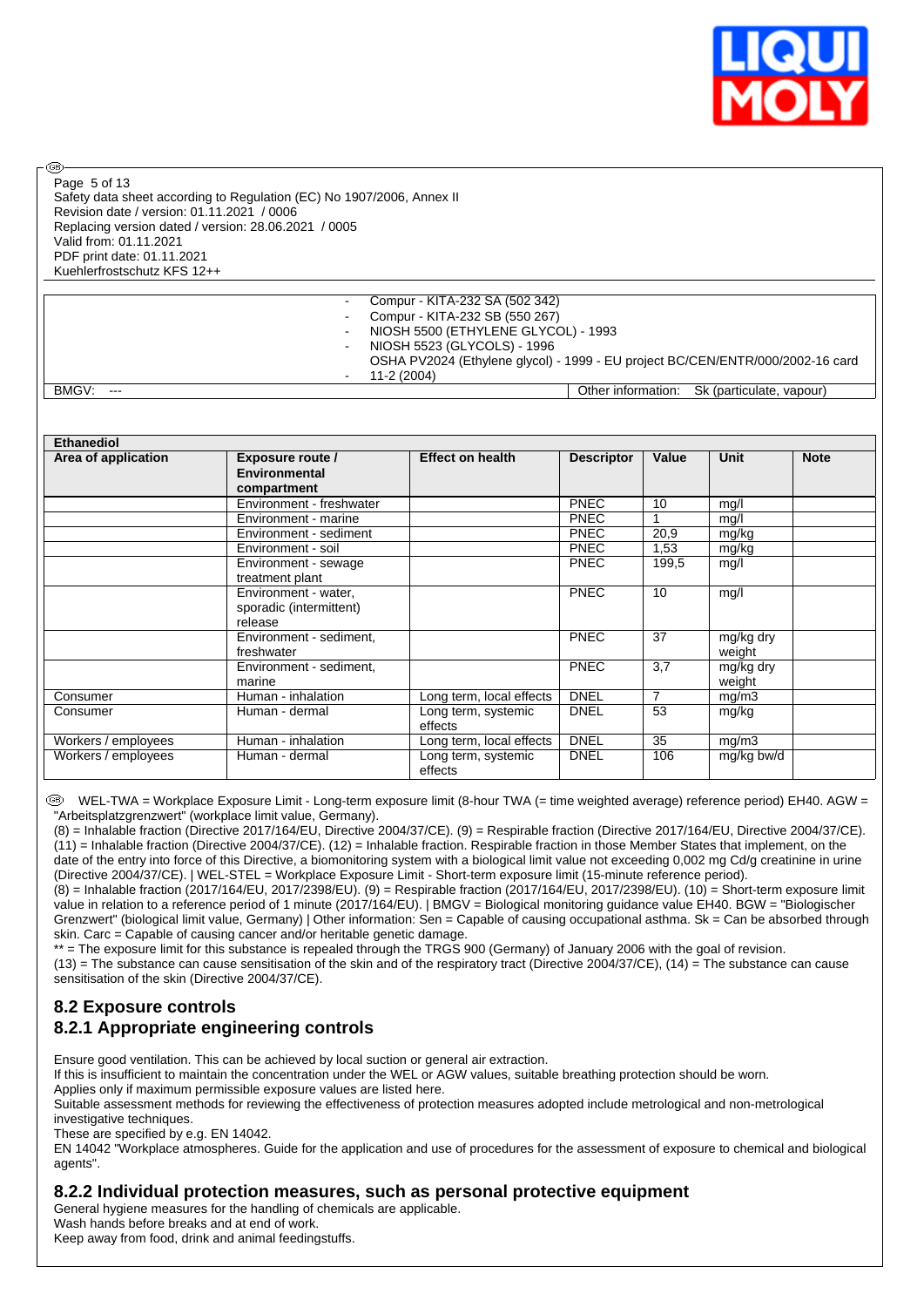

Safety data sheet according to Regulation (EC) No 1907/2006, Annex II Revision date / version: 01.11.2021 / 0006 Replacing version dated / version: 28.06.2021 / 0005 Valid from: 01.11.2021 PDF print date: 01.11.2021 Kuehlerfrostschutz KFS 12++ Page 6 of 13

Remove contaminated clothing and protective equipment before entering areas in which food is consumed.

Eye/face protection: Tight fitting protective goggles (EN 166) with side protection, with danger of splashes.

Skin protection - Hand protection: Chemical resistant protective gloves (EN ISO 374). Recommended Protective gloves made of butyl (EN ISO 374). Protective Neoprene® / polychloroprene gloves (EN ISO 374). Protective nitrile gloves (EN ISO 374). Protective Viton® / fluoroelastomer gloves (EN ISO 374). Minimum layer thickness in mm: 0,38 Permeation time (penetration time) in minutes: 480 Protective hand cream recommended. The breakthrough times determined in accordance with EN 16523-1 were not obtained under practical conditions. The recommended maximum wearing time is 50% of breakthrough time.

Skin protection - Other: Protective working garments (e.g. safety shoes EN ISO 20345, long-sleeved protective working garments).

Respiratory protection: If OES or MEL is exceeded. Gas mask filter A (EN 14387), code colour brown Observe wearing time limitations for respiratory protection equipment.

Thermal hazards: Not applicable

അ

Additional information on hand protection - No tests have been performed.

In the case of mixtures, the selection has been made according to the knowledge available and the information about the contents. Selection of materials derived from glove manufacturer's indications.

Final selection of glove material must be made taking the breakthrough times, permeation rates and degradation into account. Selection of a suitable glove depends not only on the material but also on other quality characteristics and varies from manufacturer to

manufacturer. In the case of mixtures, the resistance of glove materials cannot be predicted and must therefore be tested before use.

The exact breakthrough time of the glove material can be requested from the protective glove manufacturer and must be observed.

# **8.2.3 Environmental exposure controls**

No information available at present.

# **SECTION 9: Physical and chemical properties**

# **9.1 Information on basic physical and chemical properties**

| Physical state:                                           | Liquid                                               |
|-----------------------------------------------------------|------------------------------------------------------|
| Colour:                                                   | Red                                                  |
| Odour:                                                    | Mild                                                 |
| Melting point/freezing point:                             | $>=170 °C$                                           |
| Boiling point or initial boiling point and boiling range: | There is no information available on this parameter. |
| Flammability:                                             | Flammable                                            |
| Lower explosion limit:                                    | There is no information available on this parameter. |
| Upper explosion limit:                                    | There is no information available on this parameter. |
| Flash point:                                              | ~122 °C (Pensky-Martens, closed cup)                 |
| Auto-ignition temperature:                                | 398 °C (Ethanediol)                                  |
| Decomposition temperature:                                | There is no information available on this parameter. |
| pH:                                                       | $8,4 - 8,55$ (20 $^{\circ}$ C)                       |
| Kinematic viscosity:                                      | There is no information available on this parameter. |
| Solubility:                                               | Soluble                                              |
| Partition coefficient n-octanol/water (log value):        | Does not apply to mixtures.                          |
| Vapour pressure:                                          | There is no information available on this parameter. |
| Density and/or relative density:                          | 1,114 kg/l (20 °C)                                   |
|                                                           |                                                      |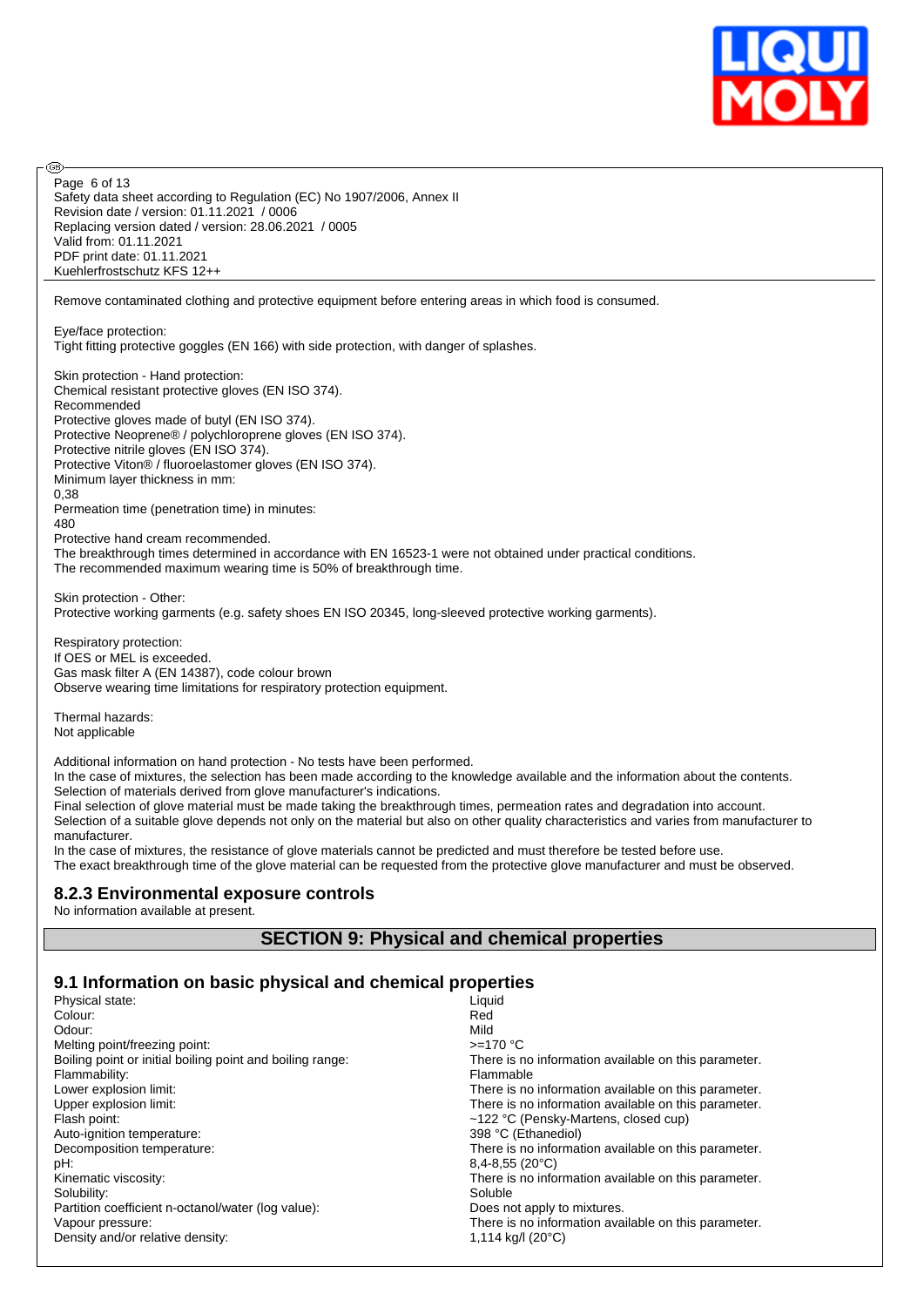

Page 7 of 13

**®** 

Safety data sheet according to Regulation (EC) No 1907/2006, Annex II Revision date / version: 01.11.2021 / 0006 Replacing version dated / version: 28.06.2021 / 0005 Valid from: 01.11.2021 PDF print date: 01.11.2021 Kuehlerfrostschutz KFS 12++

# Particle characteristics:  $\qquad \qquad \qquad$  Does not apply to liquids.

**9.2 Other information**

Relative vapour density: There is no information available on this parameter.

Explosives:<br>
Cxidising liquids:<br>
Oxidising liquids:<br>
Oxidising liquids: There is no information available on this parameter.

# **SECTION 10: Stability and reactivity**

#### **10.1 Reactivity**

The product has not been tested.

**10.2 Chemical stability**

Stable with proper storage and handling.

#### **10.3 Possibility of hazardous reactions**

No dangerous reactions are known.

**10.4 Conditions to avoid**

#### Strong heat **10.5 Incompatible materials** Acids

Oxidizing agents **Nitrates** Peroxides Chlorates

#### **10.6 Hazardous decomposition products**

No decomposition when used as directed.

### **SECTION 11: Toxicological information**

#### **11.1. Information on hazard classes as defined in Regulation (EC) No 1272/2008**

|                                  | Possibly more information on health effects, see Section 2.1 (classification). |       |       |          |                    |                  |  |  |
|----------------------------------|--------------------------------------------------------------------------------|-------|-------|----------|--------------------|------------------|--|--|
| Kuehlerfrostschutz KFS 12++      |                                                                                |       |       |          |                    |                  |  |  |
| <b>Toxicity / effect</b>         | <b>Endpoint</b>                                                                | Value | Unit  | Organism | <b>Test method</b> | <b>Notes</b>     |  |  |
| Acute toxicity, by oral route:   | <b>ATE</b>                                                                     | 1718  | mg/kg |          |                    | calculated value |  |  |
| Acute toxicity, by dermal route: |                                                                                |       |       |          |                    | n.d.a.           |  |  |
| Acute toxicity, by inhalation:   |                                                                                |       |       |          |                    | n.d.a.           |  |  |
| Skin corrosion/irritation:       |                                                                                |       |       |          |                    | n.d.a.           |  |  |
| Serious eye damage/irritation:   |                                                                                |       |       |          |                    | n.d.a.           |  |  |
| Respiratory or skin              |                                                                                |       |       |          |                    | n.d.a.           |  |  |
| sensitisation:                   |                                                                                |       |       |          |                    |                  |  |  |
| Germ cell mutagenicity:          |                                                                                |       |       |          |                    | n.d.a.           |  |  |
| Carcinogenicity:                 |                                                                                |       |       |          |                    | n.d.a.           |  |  |
| Reproductive toxicity:           |                                                                                |       |       |          |                    | n.d.a.           |  |  |
| Specific target organ toxicity - |                                                                                |       |       |          |                    | n.d.a.           |  |  |
| single exposure (STOT-SE):       |                                                                                |       |       |          |                    |                  |  |  |
| Specific target organ toxicity - |                                                                                |       |       |          |                    | n.d.a.           |  |  |
| repeated exposure (STOT-RE):     |                                                                                |       |       |          |                    |                  |  |  |
| Aspiration hazard:               |                                                                                |       |       |          |                    | n.d.a.           |  |  |
| Symptoms:                        |                                                                                |       |       |          |                    | n.d.a.           |  |  |

| <b>Ethanediol</b>                |                 |       |             |             |                               |              |
|----------------------------------|-----------------|-------|-------------|-------------|-------------------------------|--------------|
| <b>Toxicity / effect</b>         | <b>Endpoint</b> | Value | <b>Unit</b> | Organism    | <b>Test method</b>            | <b>Notes</b> |
| Acute toxicity, by oral route:   | LD50            | 1600  | mg/kg       | Human being |                               |              |
| Acute toxicity, by dermal route: | LD50            | 9530  | mg/kg       | Rabbit      |                               |              |
| Acute toxicity, by dermal route: | LD50            | >3500 | mg/kg       | Mouse       |                               |              |
| Skin corrosion/irritation:       |                 |       |             | Rabbit      |                               | Not irritant |
| Serious eye damage/irritation:   |                 |       |             | Rabbit      |                               | Not irritant |
| Respiratory or skin              |                 |       |             | Human being | (Patch-Test)                  | Negative     |
| sensitisation:                   |                 |       |             |             |                               |              |
| Germ cell mutagenicity:          |                 |       |             | Salmonella  | OECD 471 (Bacterial           | Negative     |
|                                  |                 |       |             | typhimurium | <b>Reverse Mutation Test)</b> |              |
| Germ cell mutagenicity:          |                 |       |             | Rat         | in vivo                       | Negative     |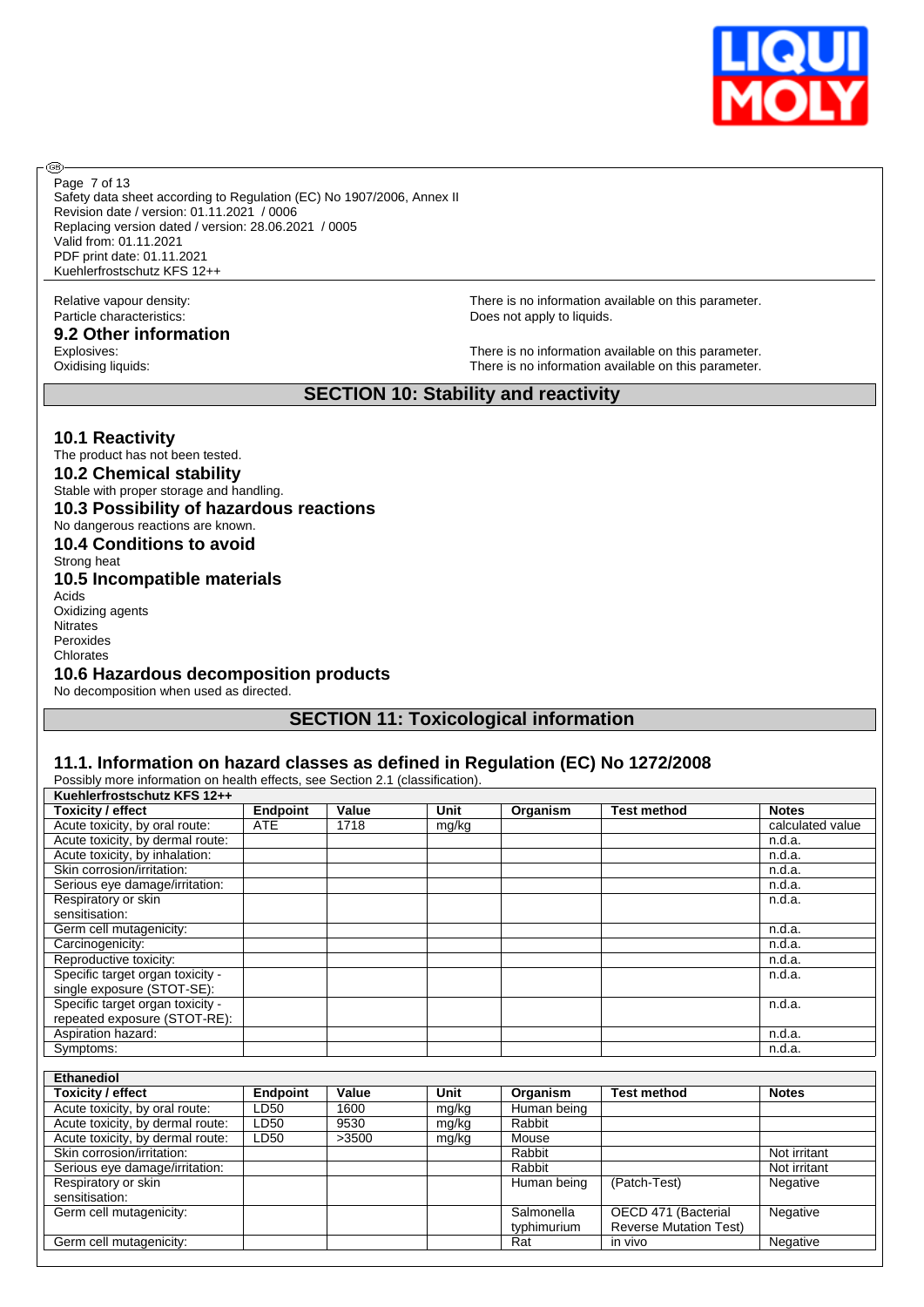

| – (GB)-                                                                                                                                                                                                                                                                            |                 |       |               |            |                           |                                                                          |  |  |  |
|------------------------------------------------------------------------------------------------------------------------------------------------------------------------------------------------------------------------------------------------------------------------------------|-----------------|-------|---------------|------------|---------------------------|--------------------------------------------------------------------------|--|--|--|
| Page 8 of 13<br>Safety data sheet according to Regulation (EC) No 1907/2006, Annex II<br>Revision date / version: 01.11.2021 / 0006<br>Replacing version dated / version: 28.06.2021 / 0005<br>Valid from: 01.11.2021<br>PDF print date: 01.11.2021<br>Kuehlerfrostschutz KFS 12++ |                 |       |               |            |                           |                                                                          |  |  |  |
| Reproductive toxicity:                                                                                                                                                                                                                                                             | <b>NOAEL</b>    | 1000  | mg/kg<br>bw/d | Rat        |                           |                                                                          |  |  |  |
| Symptoms:                                                                                                                                                                                                                                                                          |                 |       |               |            |                           | ataxia, breathing<br>difficulties.<br>unconsciousness<br>cramps, fatigue |  |  |  |
| Sodium-2-ethylhexanoate                                                                                                                                                                                                                                                            |                 |       |               |            |                           |                                                                          |  |  |  |
| <b>Toxicity / effect</b>                                                                                                                                                                                                                                                           | <b>Endpoint</b> | Value | <b>Unit</b>   | Organism   | <b>Test method</b>        | <b>Notes</b>                                                             |  |  |  |
| Acute toxicity, by oral route:                                                                                                                                                                                                                                                     | LD50            | 2043  | mg/kg         | Rat        | OECD 401 (Acute Oral      | Analogous                                                                |  |  |  |
|                                                                                                                                                                                                                                                                                    |                 |       |               |            | Toxicity)                 | conclusion                                                               |  |  |  |
| Acute toxicity, by dermal route:                                                                                                                                                                                                                                                   | LD50            | >2000 | mg/kg         | Rat        | OECD 402 (Acute           | Analogous                                                                |  |  |  |
|                                                                                                                                                                                                                                                                                    |                 |       |               |            | Dermal Toxicity)          | conclusion                                                               |  |  |  |
| Skin corrosion/irritation:                                                                                                                                                                                                                                                         |                 |       |               | Rabbit     | OECD 404 (Acute<br>Dermal | Slightly irritant,<br>Analogous                                          |  |  |  |
|                                                                                                                                                                                                                                                                                    |                 |       |               |            | Irritation/Corrosion)     | conclusion                                                               |  |  |  |
| Serious eye damage/irritation:                                                                                                                                                                                                                                                     |                 |       |               | Rabbit     | OECD 405 (Acute Eye       | Not irritant,                                                            |  |  |  |
|                                                                                                                                                                                                                                                                                    |                 |       |               |            | Irritation/Corrosion)     | Analogous                                                                |  |  |  |
|                                                                                                                                                                                                                                                                                    |                 |       |               |            |                           | conclusion                                                               |  |  |  |
| Respiratory or skin                                                                                                                                                                                                                                                                |                 |       |               | Guinea pig | OECD 406 (Skin            | Not sensitizising                                                        |  |  |  |
| sensitisation:                                                                                                                                                                                                                                                                     |                 |       |               |            | Sensitisation)            | (Analogous                                                               |  |  |  |
| Reproductive toxicity                                                                                                                                                                                                                                                              | <b>NOAEL</b>    | 100   | mg/kg         | Rat        |                           | conclusion)<br>Analogous                                                 |  |  |  |
| (Developmental toxicity):                                                                                                                                                                                                                                                          |                 |       |               |            |                           | conclusion                                                               |  |  |  |
| Reproductive toxicity (Effects                                                                                                                                                                                                                                                     | <b>NOAEL</b>    | 100   | mg/kg         | Rat        |                           | Analogous                                                                |  |  |  |
| on fertility):                                                                                                                                                                                                                                                                     |                 |       |               |            |                           | conclusion                                                               |  |  |  |
| Symptoms:                                                                                                                                                                                                                                                                          |                 |       |               |            |                           | gastrointestinal                                                         |  |  |  |
|                                                                                                                                                                                                                                                                                    |                 |       |               |            |                           | disturbances.                                                            |  |  |  |
|                                                                                                                                                                                                                                                                                    |                 |       |               |            |                           | mucous                                                                   |  |  |  |
|                                                                                                                                                                                                                                                                                    |                 |       |               |            |                           | membrane<br>irritation                                                   |  |  |  |
|                                                                                                                                                                                                                                                                                    |                 |       |               |            |                           |                                                                          |  |  |  |
| 11.2. Information on other hazards                                                                                                                                                                                                                                                 |                 |       |               |            |                           |                                                                          |  |  |  |
| Kuehlerfrostschutz KFS 12++                                                                                                                                                                                                                                                        |                 |       |               |            |                           |                                                                          |  |  |  |
| <b>Toxicity / effect</b>                                                                                                                                                                                                                                                           | <b>Endpoint</b> | Value | Unit          | Organism   | <b>Test method</b>        | <b>Notes</b>                                                             |  |  |  |
| Endocrine disrupting properties:                                                                                                                                                                                                                                                   |                 |       |               |            |                           | Does not apply                                                           |  |  |  |

| Endpoint | value | Unit | Organism | Test method | <b>NOtes</b>    |
|----------|-------|------|----------|-------------|-----------------|
|          |       |      |          |             | Does not apply  |
|          |       |      |          |             | to mixtures.    |
|          |       |      |          |             | No other        |
|          |       |      |          |             | relevant        |
|          |       |      |          |             | information     |
|          |       |      |          |             | available on    |
|          |       |      |          |             | adverse effects |
|          |       |      |          |             | on health.      |
|          |       |      |          |             |                 |

# **SECTION 12: Ecological information**

| Kuehlerfrostschutz KFS 12++ |                 |             |       |      |          |                    |                |  |  |  |
|-----------------------------|-----------------|-------------|-------|------|----------|--------------------|----------------|--|--|--|
| Toxicity / effect           | <b>Endpoint</b> | <b>Time</b> | Value | Unit | Organism | <b>Test method</b> | <b>Notes</b>   |  |  |  |
| 12.1. Toxicity to fish:     |                 |             |       |      |          |                    | n.d.a.         |  |  |  |
| 12.1. Toxicity to daphnia:  |                 |             |       |      |          |                    | n.d.a.         |  |  |  |
| 12.1. Toxicity to algae:    |                 |             |       |      |          |                    | n.d.a.         |  |  |  |
| 12.2. Persistence and       |                 |             |       |      |          |                    | n.d.a.         |  |  |  |
| degradability:              |                 |             |       |      |          |                    |                |  |  |  |
| 12.3. Bioaccumulative       |                 |             |       |      |          |                    | n.d.a.         |  |  |  |
| potential:                  |                 |             |       |      |          |                    |                |  |  |  |
| 12.4. Mobility in soil:     |                 |             |       |      |          |                    | n.d.a.         |  |  |  |
| 12.5. Results of PBT        |                 |             |       |      |          |                    | n.d.a.         |  |  |  |
| and vPvB assessment         |                 |             |       |      |          |                    |                |  |  |  |
| 12.6. Endocrine             |                 |             |       |      |          |                    | Does not apply |  |  |  |
| disrupting properties:      |                 |             |       |      |          |                    | to mixtures.   |  |  |  |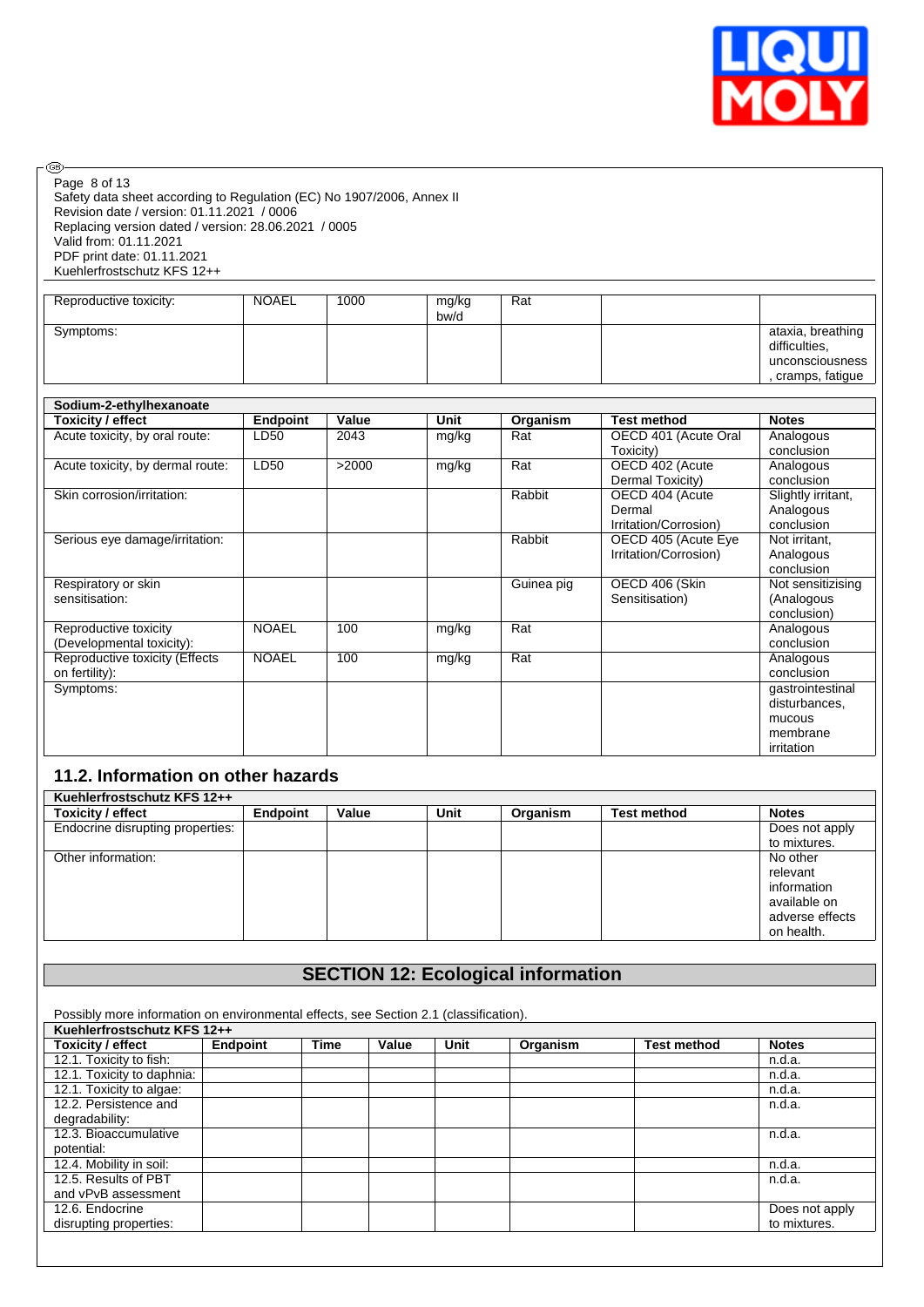

| Page 9 of 13<br>Safety data sheet according to Regulation (EC) No 1907/2006, Annex II<br>Revision date / version: 01.11.2021 / 0006<br>Replacing version dated / version: 28.06.2021 / 0005<br>Valid from: 01.11.2021 |  |  |  |  |  |  |
|-----------------------------------------------------------------------------------------------------------------------------------------------------------------------------------------------------------------------|--|--|--|--|--|--|
| PDF print date: 01.11.2021                                                                                                                                                                                            |  |  |  |  |  |  |
| Kuehlerfrostschutz KFS 12++                                                                                                                                                                                           |  |  |  |  |  |  |
|                                                                                                                                                                                                                       |  |  |  |  |  |  |
| 12.7 Other adverse                                                                                                                                                                                                    |  |  |  |  |  |  |

| 12.7. Other adverse<br>effects: |            |  |      |  | No information<br>available on |
|---------------------------------|------------|--|------|--|--------------------------------|
|                                 |            |  |      |  | other adverse                  |
|                                 |            |  |      |  | effects on the                 |
|                                 |            |  |      |  | environment.                   |
| Other information:              |            |  |      |  | DOC-elimination                |
|                                 |            |  |      |  | degree(complexi                |
|                                 |            |  |      |  | ng organic                     |
|                                 |            |  |      |  | substance)>=                   |
|                                 |            |  |      |  | 80%/28d: n.a.                  |
| Other information:              | <b>AOX</b> |  | $\%$ |  | Does not contain               |
|                                 |            |  |      |  | any organically                |
|                                 |            |  |      |  | bound halogens                 |
|                                 |            |  |      |  | which can                      |
|                                 |            |  |      |  | contribute to the              |
|                                 |            |  |      |  | AOX value in                   |
|                                 |            |  |      |  | waste water.                   |

| <b>Toxicity / effect</b>                    | Endpoint         | <b>Time</b>       | Value         | <b>Unit</b>     | Organism                            | <b>Test method</b>                                                                     | <b>Notes</b>                              |
|---------------------------------------------|------------------|-------------------|---------------|-----------------|-------------------------------------|----------------------------------------------------------------------------------------|-------------------------------------------|
| Toxicity to bacteria:                       | EC20             | 30 <sub>min</sub> | >1995         | mg/l            | activated sludge                    | <b>OECD 209</b><br>(Activated Sludge,<br>Respiration<br><b>Inhibition Test</b>         |                                           |
|                                             |                  |                   |               |                 |                                     | (Carbon and<br>Ammonium<br>Oxidation))                                                 |                                           |
| 12.1. Toxicity to fish:                     | LC50             | 96h               | >10000        | mg/l            | Pimephales<br>promelas              | <b>IUCLID Chem.</b><br>Data Sheet (ESIS)                                               |                                           |
| 12.1. Toxicity to fish:                     | NOEC/NOEL        | $\overline{7d}$   | 15380         | mg/l            | Pimephales<br>promelas              | U.S. EPA<br><b>ECOTOX</b><br>Database                                                  |                                           |
| 12.1. Toxicity to daphnia:                  | EC50             | 48h               | >100          | mg/l            | Daphnia magna                       | <b>OECD 202</b><br>(Daphnia sp.<br>Acute<br>Immobilisation<br>Test)                    |                                           |
| 12.1. Toxicity to daphnia:                  | NOEC/NOEL        |                   | 8590          | mg/l            | Daphnia magna                       | U.S. EPA<br><b>ECOTOX</b><br>Database                                                  |                                           |
| 12.1. Toxicity to algae:                    | EC50             | 96h               | 6500-<br>7500 | mg/l            | Pseudokirchneriell<br>a subcapitata |                                                                                        |                                           |
| 12.2. Persistence and<br>degradability:     |                  | 28d               | 56            | $\overline{\%}$ |                                     | <b>OECD 301 C</b><br>(Ready<br>Biodegradability -<br><b>Modified MITI</b><br>Test (I)) |                                           |
| 12.2. Persistence and<br>degradability:     |                  | 10 <sub>d</sub>   | $90 - 100$    | $\frac{0}{6}$   |                                     | <b>OECD 301 A</b><br>(Ready<br>Biodegradability -<br>DOC Die-Away<br>Test)             | Readily<br>biodegradable                  |
| 12.3. Bioaccumulative<br>potential:         | Log Pow          |                   | $-1,36$       |                 |                                     |                                                                                        | Not to be<br>expected                     |
| 12.5. Results of PBT<br>and vPvB assessment |                  |                   |               |                 |                                     |                                                                                        | No PBT<br>substance, No<br>vPvB substance |
| Toxicity to bacteria:                       | <b>EC50</b>      | 16h               | >10000        | mg/l            | Pseudomonas<br>putida               | <b>IUCLID Chem.</b><br>Data Sheet (ESIS)                                               |                                           |
| Other information:                          | BOD <sub>5</sub> |                   | 0,78          | g/g             |                                     |                                                                                        | <b>IUCLID</b>                             |
| Sodium-2-ethylhexanoate                     |                  |                   |               |                 |                                     |                                                                                        |                                           |
| <b>Toxicity / effect</b>                    | <b>Endpoint</b>  | <b>Time</b>       | Value         | <b>Unit</b>     | Organism                            | <b>Test method</b>                                                                     | <b>Notes</b>                              |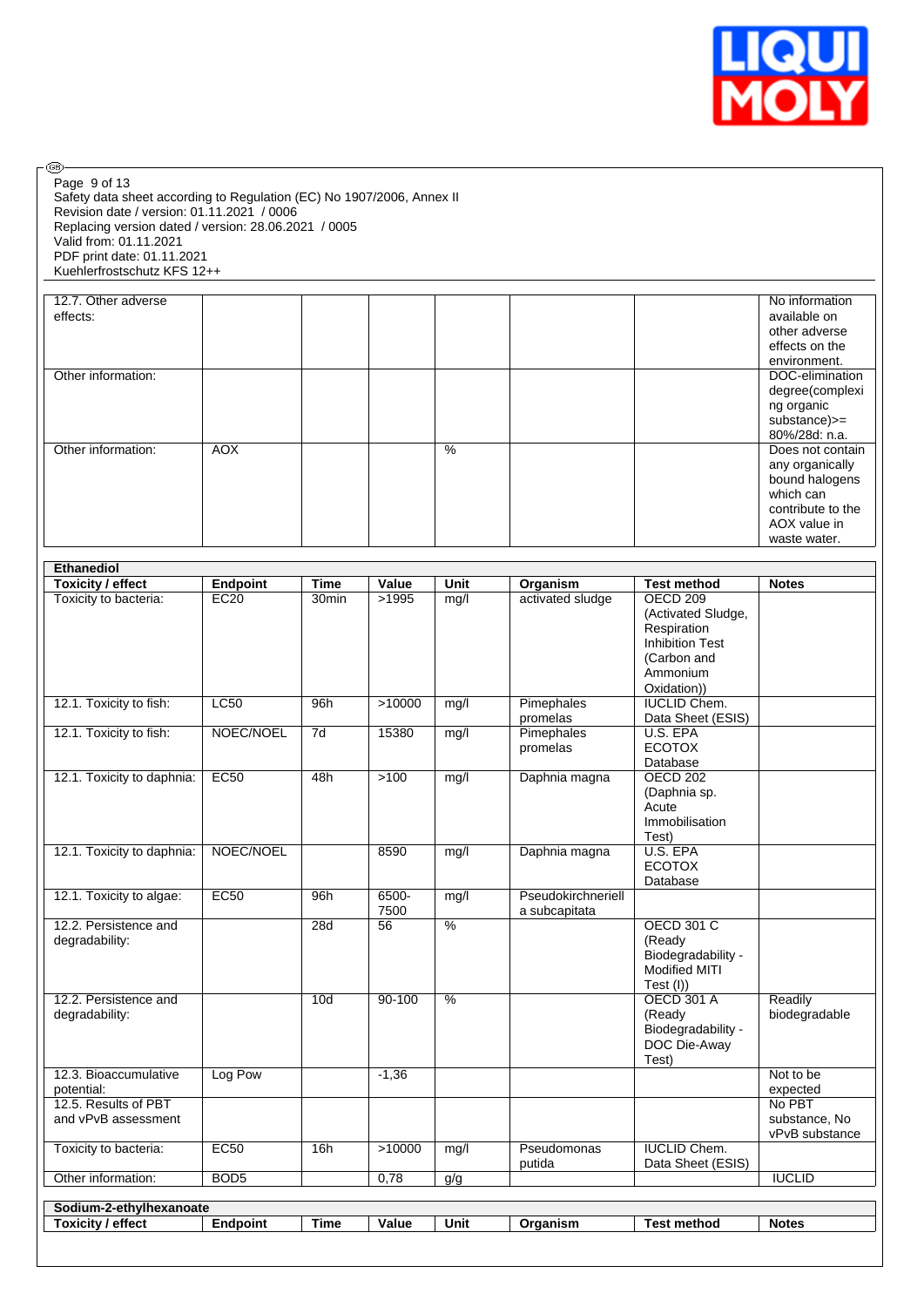

Safety data sheet according to Regulation (EC) No 1907/2006, Annex II Revision date / version: 01.11.2021 / 0006 Replacing version dated / version: 28.06.2021 / 0005 Valid from: 01.11.2021 PDF print date: 01.11.2021 Kuehlerfrostschutz KFS 12++ Page 10 of 13

| 12.1. Toxicity to fish:    | <b>LC50</b> | 96h | >100 | mg/l | Oryzias latipes                     | OECD 203 (Fish,<br><b>Acute Toxicity</b><br>Test)            |
|----------------------------|-------------|-----|------|------|-------------------------------------|--------------------------------------------------------------|
| 12.1. Toxicity to daphnia: | <b>EC50</b> | 48h | 910  | mg/l | Daphnia magna                       | OECD 202<br>(Daphnia sp.<br>Acute<br>Immobilisation<br>Test) |
| 12.1. Toxicity to algae:   | <b>EC50</b> | 72h | 500  | mg/l | Pseudokirchneriell<br>a subcapitata | OECD 201 (Alga,<br>Growth Inhibition<br>Test)                |

# **SECTION 13: Disposal considerations**

# **13.1 Waste treatment methods**

#### **For the substance / mixture / residual amounts**

EC disposal code no.:

**®** 

The waste codes are recommendations based on the scheduled use of this product.

Owing to the user's specific conditions for use and disposal, other waste codes may be

allocated under certain circumstances. (2014/955/EU)

16 01 14 antifreeze fluids containing hazardous substances

Recommendation:

Sewage disposal shall be discouraged. Pay attention to local and national official regulations.

E.g. suitable incineration plant.

E.g. dispose at suitable refuse site.

**For contaminated packing material** Pay attention to local and national official regulations.

Empty container completely.

Dispose of packaging that cannot be cleaned in the same manner as the substance.

Uncontaminated packaging can be recycled.

**SECTION 14: Transport information**

| <b>General statements</b><br>14.1. UN number or ID number:<br>Transport by road/by rail (ADR/RID)<br>14.2. UN proper shipping name: | n.a.           |
|-------------------------------------------------------------------------------------------------------------------------------------|----------------|
| 14.3. Transport hazard class(es):                                                                                                   | n.a.           |
| 14.4. Packing group:                                                                                                                | n.a.           |
| Classification code:                                                                                                                | n.a.           |
| LQ:                                                                                                                                 | n.a.           |
| 14.5. Environmental hazards:                                                                                                        | Not applicable |
| Tunnel restriction code:                                                                                                            |                |
| <b>Transport by sea (IMDG-code)</b>                                                                                                 |                |
| 14.2. UN proper shipping name:                                                                                                      |                |
| 14.3. Transport hazard class(es):                                                                                                   | n.a.           |
| 14.4. Packing group:                                                                                                                | n.a.           |
| Marine Pollutant:                                                                                                                   | n.a            |
| 14.5. Environmental hazards:                                                                                                        | Not applicable |
| Transport by air (IATA)                                                                                                             |                |
| 14.2. UN proper shipping name:                                                                                                      |                |
| 14.3. Transport hazard class(es):                                                                                                   | n.a.           |
| 14.4. Packing group:                                                                                                                | n.a.           |
| 14.5. Environmental hazards:                                                                                                        | Not applicable |
| 14.6. Special precautions for user                                                                                                  |                |
| Unless specified otherwise, general measures for safe transport must be followed.                                                   |                |
| 14.7. Maritime transport in bulk according to IMO instruments                                                                       |                |
| Non-dangerous material according to Transport Regulations.                                                                          |                |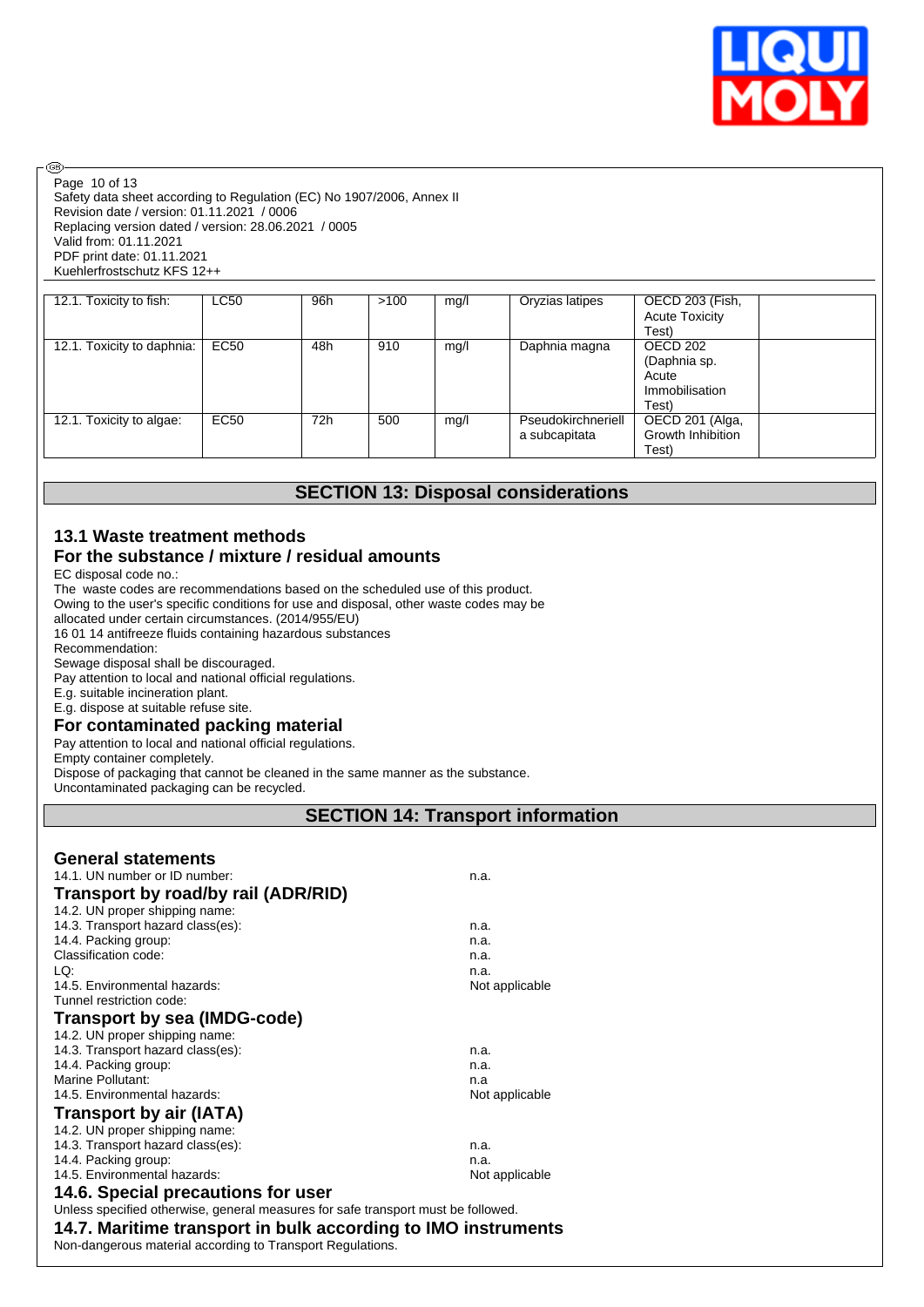

Safety data sheet according to Regulation (EC) No 1907/2006, Annex II Revision date / version: 01.11.2021 / 0006 Replacing version dated / version: 28.06.2021 / 0005 Valid from: 01.11.2021 PDF print date: 01.11.2021 Kuehlerfrostschutz KFS 12++ Page 11 of 13

# **SECTION 15: Regulatory information**

# **15.1 Safety, health and environmental regulations/legislation specific for the substance or mixture**

Observe restrictions:

രി

Comply with national regulations/laws governing maternity protection (national implementation of the Directive 92/85/EEC)! Comply with national regulations/laws governing the protection of young people at work (national implementation of the Directive 94/33/EC)! Comply with trade association/occupational health regulations.

Directive 2010/75/EU (VOC): 0 %

#### **15.2 Chemical safety assessment**

A chemical safety assessment is not provided for mixtures.

#### **SECTION 16: Other information**

Revised sections: 1-16

These details refer to the product as it is delivered.

Employee instruction/training in handling hazardous materials is required.

# **Classification and processes used to derive the classification of the mixture in accordance with the ordinance (EG) 1272/2008 (CLP):**

| <b>Classification in accordance with regulation</b><br>(EC) No. 1272/2008 (CLP) | <b>Evaluation method used</b>                      |
|---------------------------------------------------------------------------------|----------------------------------------------------|
| Acute Tox. 4, H302                                                              | Classification according to calculation procedure. |
| Repr. 2, H361                                                                   | Classification according to calculation procedure. |
| <b>STOT RE 2, H373</b>                                                          | Classification according to calculation procedure. |

The following phrases represent the posted Hazard Class and Risk Category Code (GHS/CLP) of the product and the constituents (specified in Section 2 and 3).

H373 May cause damage to organs through prolonged or repeated exposure if swallowed.

H302 Harmful if swallowed.

H361 Suspected of damaging fertility or the unborn child.

Acute Tox. — Acute toxicity - oral Repr. — Reproductive toxicity

STOT RE — Specific target organ toxicity - repeated exposure

# **Key literature references and sources for data:**

Regulation (EC) No 1907/2006 (REACH) and Regulation (EC) No 1272/2008 (CLP) as amended.

Guidelines for the preparation of safety data sheets as amended (ECHA).

Guidelines on labelling and packaging according to the Regulation (EG) Nr. 1272/2008 (CLP) as amended (ECHA).

Safety data sheets for the constituent substances.

ECHA Homepage - Information about chemicals.

GESTIS Substance Database (Germany).

German Environment Agency "Rigoletto" information site on substances that are hazardous to water (Germany).

EU Occupation Exposure Limits Directives 91/322/EEC, 2000/39/EC, 2006/15/EC, 2009/161/EU, (EU) 2017/164, (EU) 2019/1831, each as amended.

National Lists of Occupational Exposure Limits for each country as amended. Regulations on the transport of hazardous goods by road, rail, sea and air (ADR, RID, IMDG, IATA) as amended.

# **Any abbreviations and acronyms used in this document:**

acc., acc. to according, according to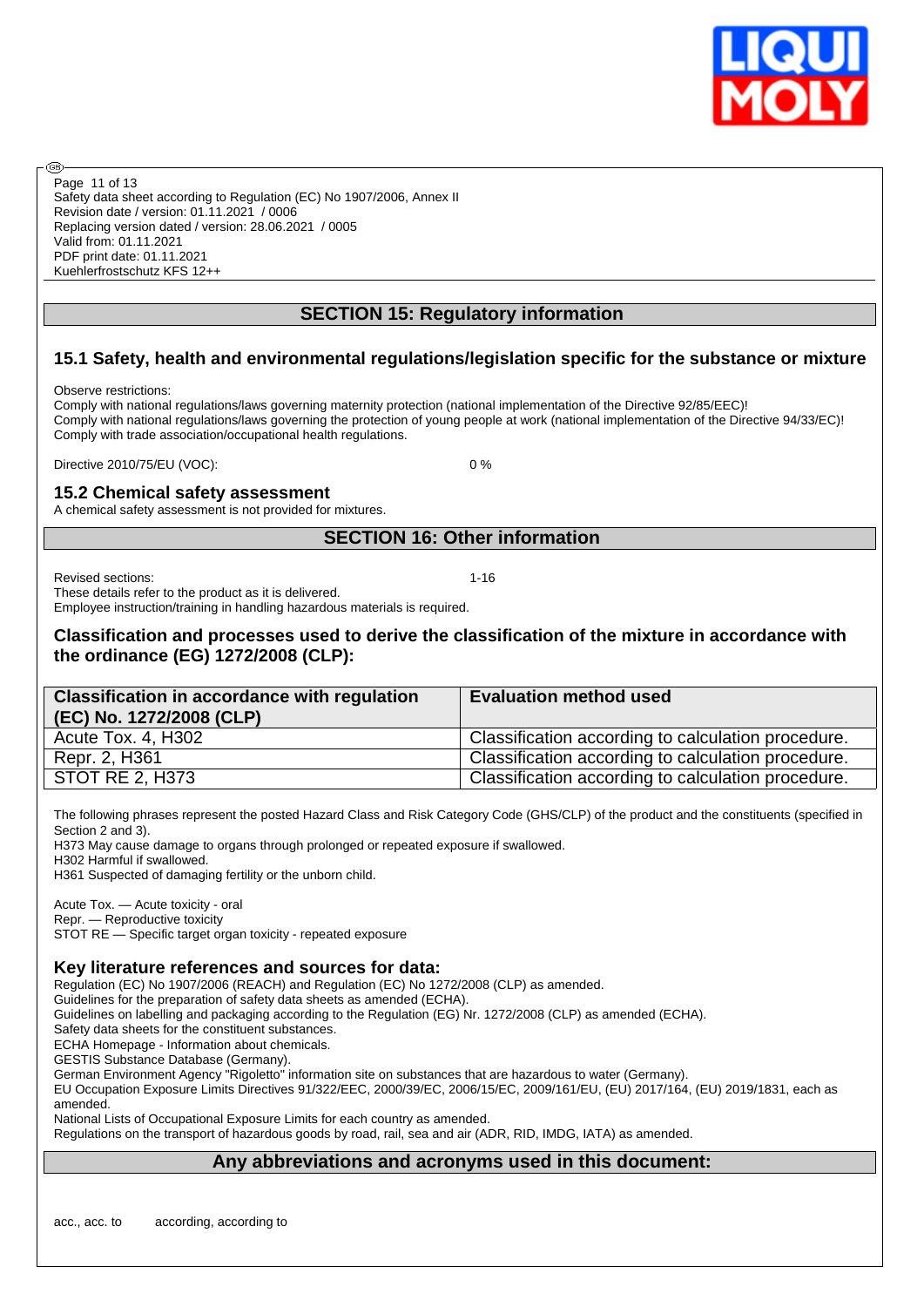

| @ි |                                                                                                                                                                  |
|----|------------------------------------------------------------------------------------------------------------------------------------------------------------------|
|    | Page 12 of 13                                                                                                                                                    |
|    | Safety data sheet according to Regulation (EC) No 1907/2006, Annex II                                                                                            |
|    | Revision date / version: 01.11.2021 / 0006                                                                                                                       |
|    | Replacing version dated / version: 28.06.2021 / 0005                                                                                                             |
|    | Valid from: 01.11.2021<br>PDF print date: 01.11.2021                                                                                                             |
|    | Kuehlerfrostschutz KFS 12++                                                                                                                                      |
|    |                                                                                                                                                                  |
|    | Accord européen relatif au transport international des marchandises Dangereuses par Route (= European Agreement concerning the<br>ADR                            |
|    | International Carriage of Dangerous Goods by Road)                                                                                                               |
|    | <b>AOX</b><br>Adsorbable organic halogen compounds                                                                                                               |
|    | approx. approximately                                                                                                                                            |
|    | Art., Art. no.<br>Article number                                                                                                                                 |
|    | ASTM ASTM International (American Society for Testing and Materials)                                                                                             |
|    | ATE<br><b>Acute Toxicity Estimate</b><br>BAM<br>Bundesanstalt für Materialforschung und -prüfung (Federal Institute for Materials Research and Testing, Germany) |
|    | Bundesanstalt für Arbeitsschutz und Arbeitsmedizin (= Federal Institute for Occupational Health and Safety, Germany)<br>BAuA                                     |
|    | <b>BCF</b><br>Bioconcentration factor                                                                                                                            |
|    | BSEF<br>The International Bromine Council                                                                                                                        |
|    | body weight<br>bw                                                                                                                                                |
|    | CAS<br><b>Chemical Abstracts Service</b>                                                                                                                         |
|    | <b>CLP</b><br>Classification, Labelling and Packaging (REGULATION (EC) No 1272/2008 on classification, labelling and packaging of substances                     |
|    | and mixtures)                                                                                                                                                    |
|    | <b>CMR</b><br>carcinogenic, mutagenic, reproductive toxic<br>DMEL Derived Minimum Effect Level                                                                   |
|    | DNEL Derived No Effect Level                                                                                                                                     |
|    | DOC.<br>Dissolved organic carbon                                                                                                                                 |
|    | dw<br>dry weight                                                                                                                                                 |
|    | for example (abbreviation of Latin 'exempli gratia'), for instance<br>e.g.                                                                                       |
|    | EbCx, EyCx, EbLx $(x = 10, 50)$<br>Effect Concentration/Level of x % on reduction of the biomass (algae, plants)                                                 |
|    | EС<br><b>European Community</b>                                                                                                                                  |
|    | ECHA European Chemicals Agency                                                                                                                                   |
|    | Effect Concentration/Level for x % effect<br>ECx, ELx ( $x = 0$ , 3, 5, 10, 20, 50, 80, 100)<br><b>EEC</b><br><b>European Economic Community</b>                 |
|    | <b>EINECS</b><br>European Inventory of Existing Commercial Chemical Substances                                                                                   |
|    | <b>ELINCS</b><br>European List of Notified Chemical Substances                                                                                                   |
|    | EN<br>European Norms                                                                                                                                             |
|    | EPA<br>United States Environmental Protection Agency (United States of America)                                                                                  |
|    | Effect Concentration/Level of x % on inhibition of the growth rate (algae, plants)<br>ErCx, EµCx, ErLx $(x = 10, 50)$                                            |
|    | et cetera<br>etc.                                                                                                                                                |
|    | EU<br>European Union                                                                                                                                             |
|    | EVAL Ethylene-vinyl alcohol copolymer<br>Fax.<br>Fax number                                                                                                      |
|    | general<br>gen.                                                                                                                                                  |
|    | <b>GHS</b><br>Globally Harmonized System of Classification and Labelling of Chemicals                                                                            |
|    | <b>GWP</b><br>Global warming potential                                                                                                                           |
|    | Koc<br>Adsorption coefficient of organic carbon in the soil                                                                                                      |
|    | octanol-water partition coefficient<br>Kow                                                                                                                       |
|    | <b>IARC</b><br>International Agency for Research on Cancer                                                                                                       |
|    | IATA<br>International Air Transport Association<br>IBC (Code)<br>International Bulk Chemical (Code)                                                              |
|    | IMDG-code<br>International Maritime Code for Dangerous Goods                                                                                                     |
|    | incl.<br>including, inclusive                                                                                                                                    |
|    | <b>IUCLID International Uniform Chemical Information Database</b>                                                                                                |
|    | IUPAC International Union for Pure Applied Chemistry                                                                                                             |
|    | Lethal Concentration to 50 % of a test population<br>LC50                                                                                                        |
|    | LD50<br>Lethal Dose to 50% of a test population (Median Lethal Dose)                                                                                             |
|    | Logarithm of adsorption coefficient of organic carbon in the soil<br>Log Koc                                                                                     |
|    | Logarithm of octanol-water partition coefficient<br>Log Kow, Log Pow<br>LQ<br><b>Limited Quantities</b>                                                          |
|    | <b>MARPOL</b><br>International Convention for the Prevention of Marine Pollution from Ships                                                                      |
|    | not applicable<br>n.a.                                                                                                                                           |
|    | not available<br>n.av.                                                                                                                                           |
|    | not checked<br>n.c.                                                                                                                                              |
|    | n.d.a. no data available                                                                                                                                         |
|    | NIOSH National Institute for Occupational Safety and Health (USA)                                                                                                |
|    | NLP<br>No-longer-Polymer<br>No Observed Effect Concentration/Level<br>NOEC, NOEL                                                                                 |
|    | OECD Organisation for Economic Co-operation and Development                                                                                                      |
|    | org.<br>organic                                                                                                                                                  |
|    | OSHA Occupational Safety and Health Administration (USA)                                                                                                         |
|    | PBT<br>persistent, bioaccumulative and toxic                                                                                                                     |
|    |                                                                                                                                                                  |